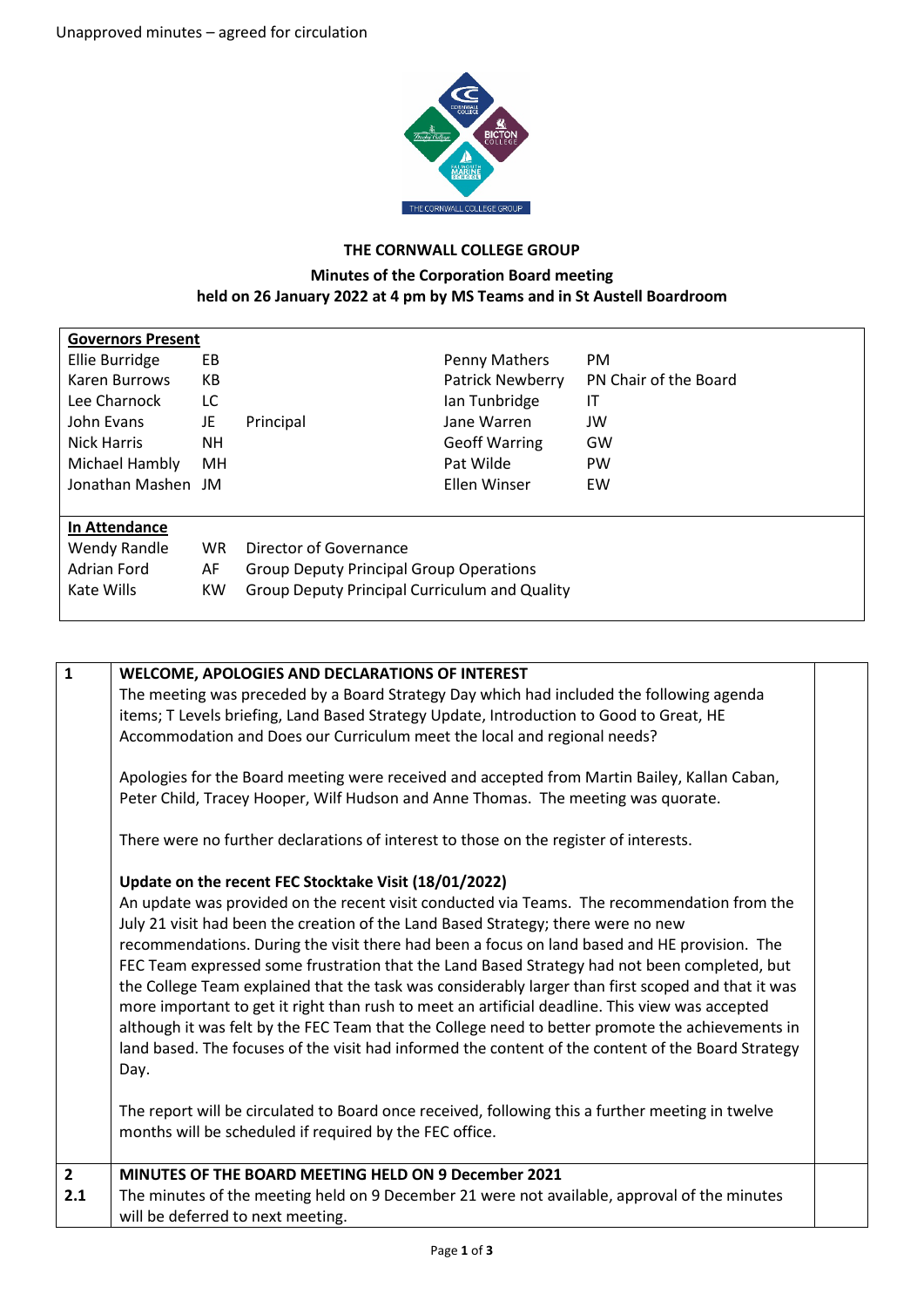| 2.2      | <b>MATTERS ARISING</b><br>Deferred to next meeting.                                                                                                                                                                                                                                                                                                                                                                                                                                                                                       |           |
|----------|-------------------------------------------------------------------------------------------------------------------------------------------------------------------------------------------------------------------------------------------------------------------------------------------------------------------------------------------------------------------------------------------------------------------------------------------------------------------------------------------------------------------------------------------|-----------|
| 3        | RATIFICATION OF DECISIONS MADE AT THE BOARD STRATEGY DAY<br>Newquay land sale - the Board agreed that this matter should be reviewed by Finance and<br>Resources Committee with a recommendation to Board for decision via email and written<br>resolution.                                                                                                                                                                                                                                                                               | <b>WR</b> |
|          | T - Levels - following discussion it was agreed that the College will submit a bid to deliver T Levels<br>in the agreed pathways, and will consider a future bid for land based should Ofsted timescales<br>permit.                                                                                                                                                                                                                                                                                                                       |           |
|          | A summary of discussions can be found in the Board Strategy Day summary notes.                                                                                                                                                                                                                                                                                                                                                                                                                                                            |           |
| 4<br>4.1 | <b>APPROVALS REQUIRED</b><br>Audit and Risk Committee Terms of Reference (TOR)<br>The Committee TOR had been circulated prior to the meeting and were recommended for Board<br>approval by the Audit and Risk Committee. The Board approved the Committee TOR.                                                                                                                                                                                                                                                                            |           |
| 4.2      | Instrument and Articles (I&A) for amendment<br>Previously Board agreed to remove the need for minutes to be signed and instead, agreed at the<br>relevant following Committee/ Board meeting. A paper had been circulated prior to the meeting<br>outlining the proposed amendments to the I&As to reflect this decision. The Board approved the<br>I&A amendments.                                                                                                                                                                       |           |
| 4.3      | Association of Colleges (AoC) Governors' Council Code of Good Governance for English Colleges<br>The Corporation currently complies with the above Code from 2015. A paper was shared prior to<br>the meeting detailing the amendments to Code following its review in 2021; the significant<br>revision to the sections on Sustainability and Equality, Diversity and Inclusion (EDI) were noted.<br>The Board were informed that they will need to demonstrate and report compliance with the new<br>Code in the 2022/23 annual report. |           |
|          | The Search and Governance Committee recommended that the Board adopt the revised version of<br>the Code, following the DGs cross reference of the code with the I&A and Committee TOR to<br>ensure no conflict.                                                                                                                                                                                                                                                                                                                           | <b>WR</b> |
| 4.4      | <b>Committee Membership and Board Appointment</b><br>The Search and Governance Committee recommended the appointment of Kathryn James<br>following further discussions with PN and WH regarding the Safeguarding Governor role. It was<br>proposed that the Board appoint KJ, that KJ takes on the Safeguarding Governor role in April and<br>that KJ remains on the Curriculum and Quality Committee.                                                                                                                                    |           |
|          | It was reported that Kallan Caban, a Student Governor has resigned, due to personal<br>commitments. It was noted that the term of office for this position ends 31 July 2022. If the<br>College do not run a further election the Board supported the appointment of the Vice President<br>of the Student Union. A discussion took place on the duration of the terms of office for Student<br>Governors, noting that the average course length prohibits a longer term. This will be explored<br>further by JE and WR.                   | WR/<br>JE |
|          | The following proposals were presented and agreed;<br>Lee Charnock to join the HE Committee<br>Е<br>Ellie Burridge to join the HE Committee<br>٠<br>Nick Harris to join the Finance and Resources Committee<br>п<br>Patrick Newberry to attend the Finance and Resources and HE Committees.<br>п                                                                                                                                                                                                                                          |           |